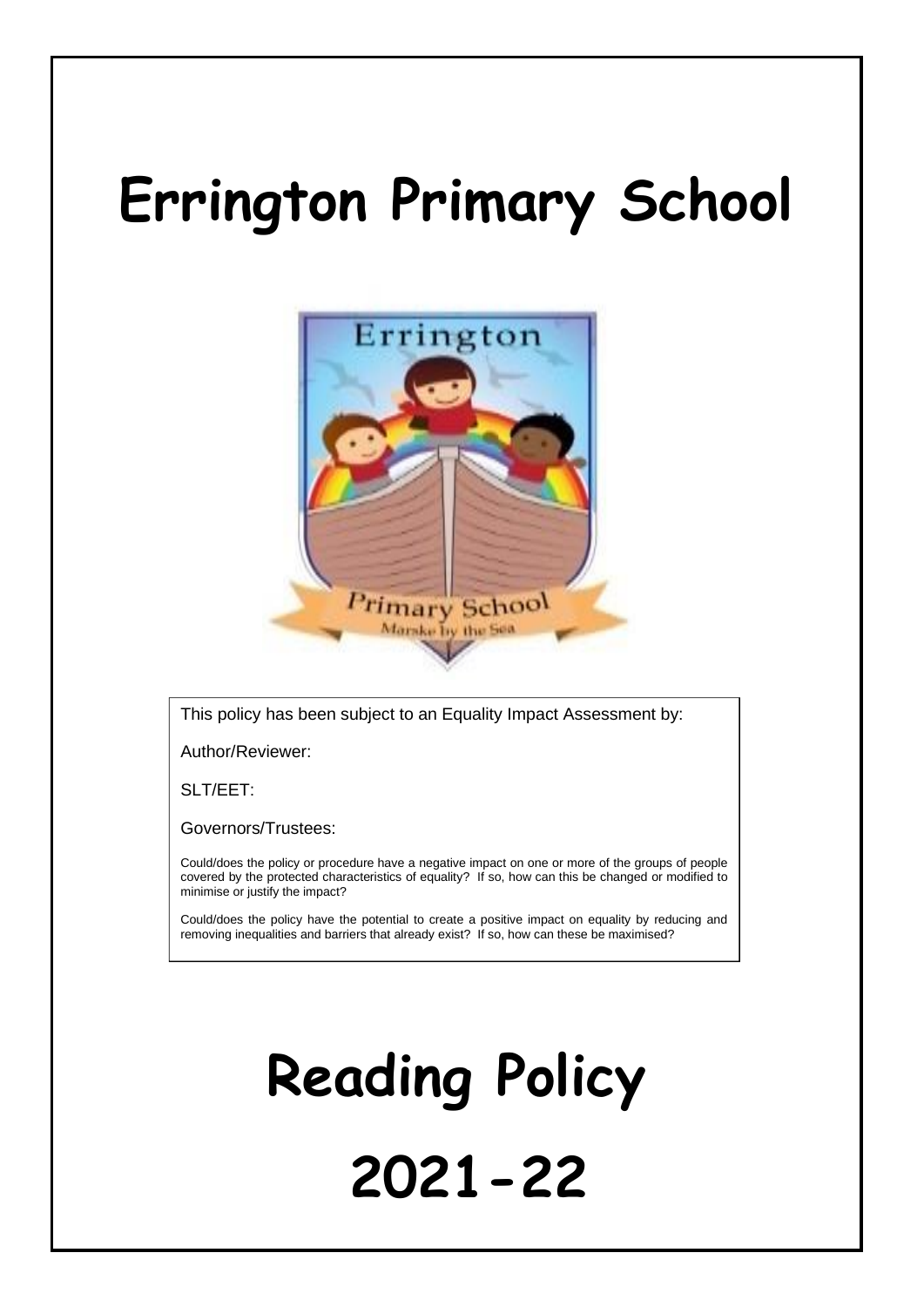#### **Why is reading so important?**

Reading allows us to be transported from the world in which we live into other worlds, both real and imagined. Between the pages of a book, we become immersed in these worlds and the lives of the fictional characters we find there. When reading, we experience places and cultures entirely different to our own. We learn new skills and knowledge. Through reading a range of highquality texts, we are introduced to a rich and varied vocabulary, that we can use in our own writing, experience emotions and develop empathy.

The benefits of reading on learning potential and child development are immense. Teachers and parents must work in partnership to ensure that reading becomes a key part of every child's daily routine. The importance of reading cannot be underestimated.

Through regular reading, children benefit in a range of ways:

- Their vocabulary is larger and more extensive.
- They perform better academically.
- Their imagination can run wild.
- Their creativity skills develop.
- They develop empathy.
- They gain a deeper understanding of their world.
- Their concentration levels improve.
- The parent and child bond improves.
- Their cognitive development is supported.
- Their social skills and interaction improve.

Ellie Collier, 2019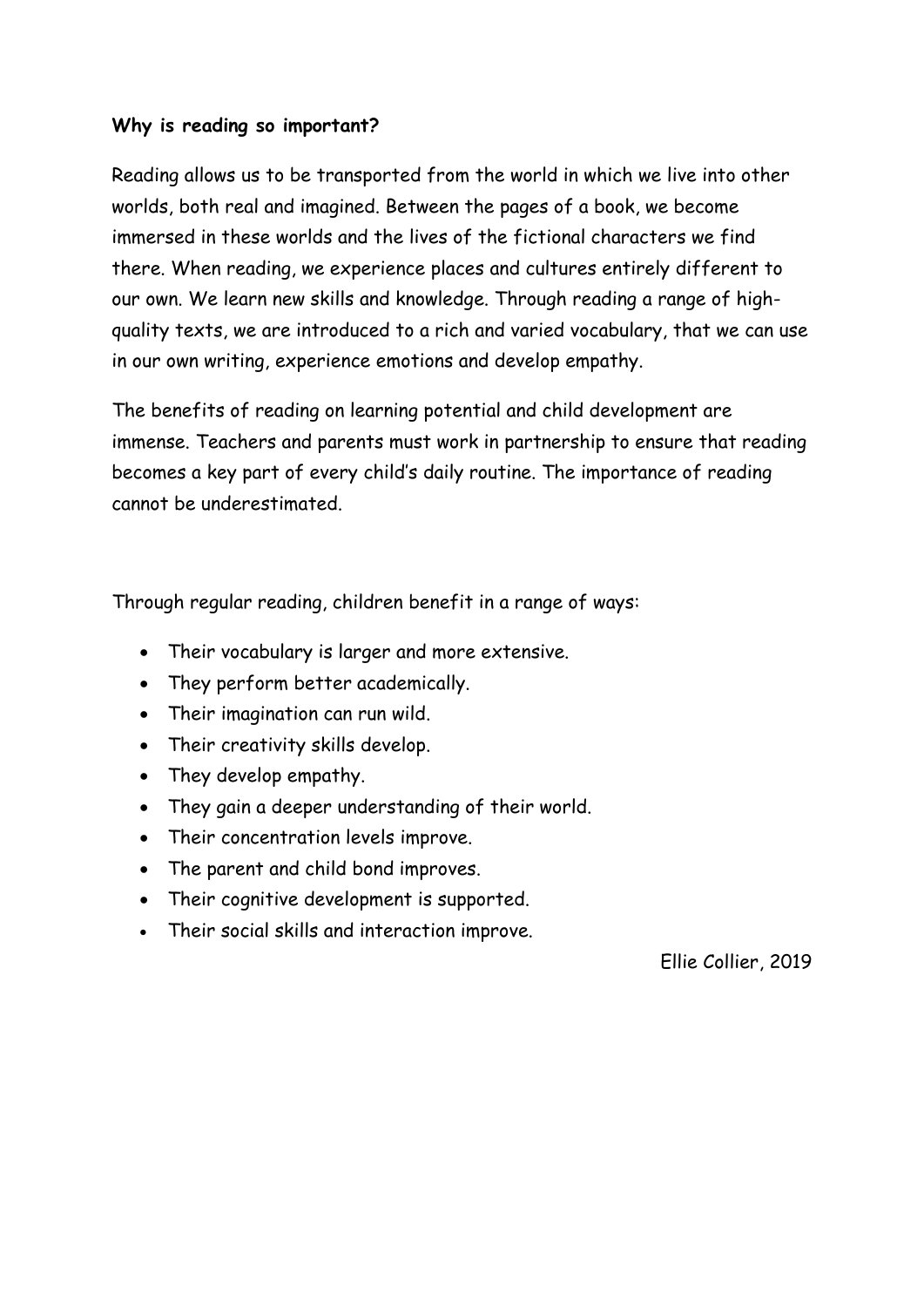# **Whole School Reading Ethos**

At Errington we wish to instil in the children a passion for reading by providing them with access to quality classic and contemporary texts covering a range of genres.

Reading should be at the heart of the whole curriculum and every opportunity to use quality books as a stimulating starting point and throughout the learning process will be explored. All classes should be given the opportunity to listen to books read aloud by their teacher for pleasure daily. This does not have to be at a set time each day or be linked to the curriculum.

All children should access high quality English lessons which stretch their language skills and do not put a limit onto their learning. We feel that the best way for this to happen is in mixed ability classes with appropriate intervention for children when needed- for example differentiated guided reading sessions, inference training, phonics intervention and spelling groupings.

# **Early Reading and Phonics at Errington**

At Errington synthetic phonics is taught from Nursery until the children are fluent readers, usually by the end of Year 1 to midway through Year 2. Phonics is taught following the Read, Write, Inc scheme of work. This includes the daily use of phonics books for independent and group reading. Phonics is taught in streamed groups. Phonics interventions are completed when required, alongside the spelling programme as the children move through school.

Children are assessed on a half termly basis. Children are grouped and gaps are identified and addressed. Phonics lessons continue into Year 3 and 4 for those who have not completed the programme, if required. A Fresh Start programme is provided in year 5 and 6 for children who still need additional support with their reading.

Most children move onto the spelling programme in Year 2, or earlier, if they have completed the Phonics programme. This is continued throughout school up to Year 6. Phonics and spelling are taught at least 4 times a week.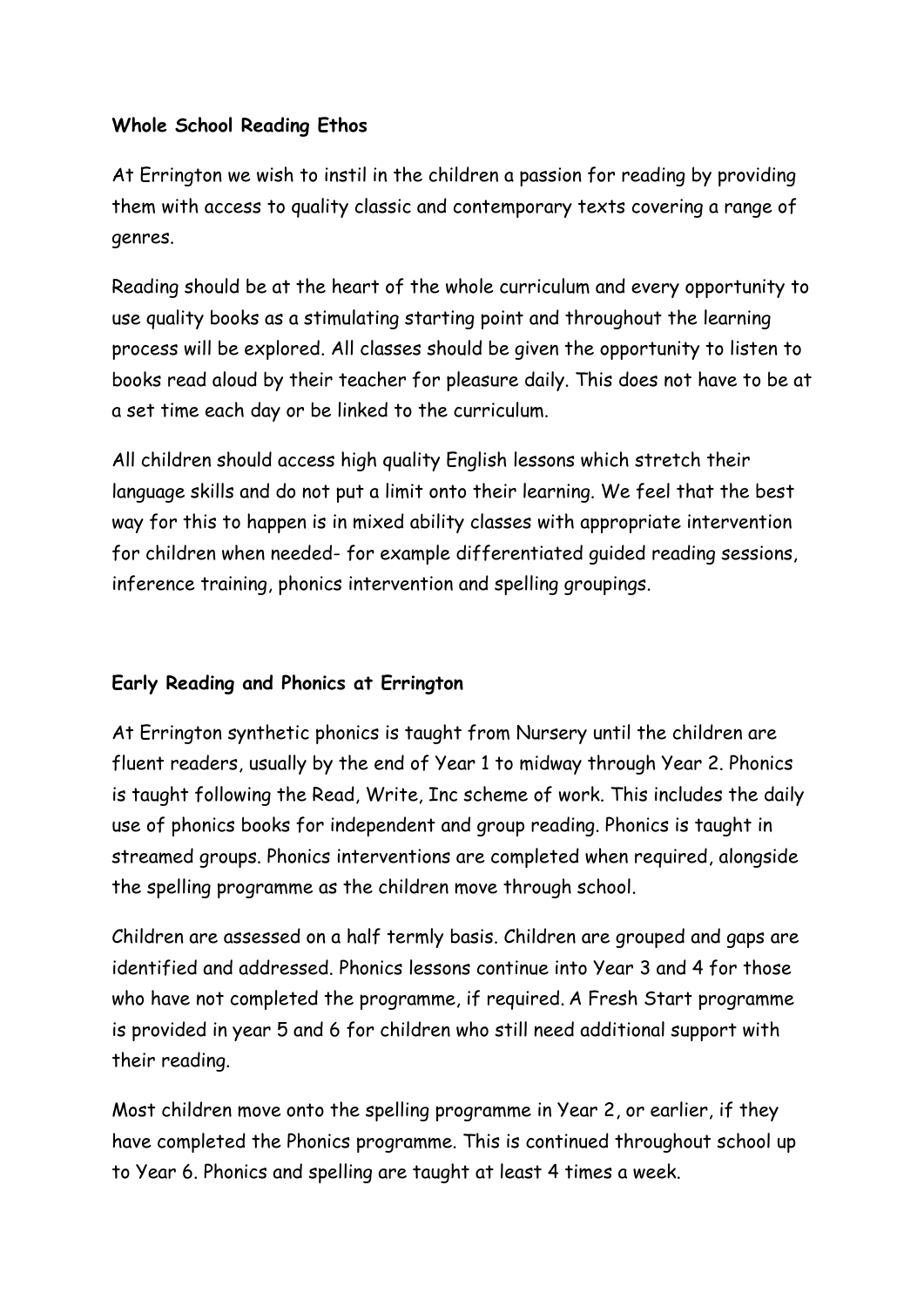# **Reading within English lessons**

All English lessons should start with high-quality texts. These could be picture books, novels, poems, biography, non-fiction books etc. The children's understanding of these texts, including their structure, vocabulary use and grammatical content, form the basis of their writing. We learn to write by understanding how others write. The writing process starts with reading.

Teachers start with a high-quality text related to the topic or project they are working on. The class then explores the book/text:

- Read for enjoyment
- Discuss vocabulary/ language choices
- Identify key features- structure, organisation, language features
- Ask questions/ find answers.
- Find evidence in the text to support answers.
- Discuss characters and settings.

As the children move up through school, they can also:

- Discuss authorial intent, specific language/organisational choices
- Give opinions about the text with justified reasons.

From here, the children gather ideas for their own writing before moving onto planning, writing, proof-reading, editing and improving their work.

Throughout the lesson sequence children can be encouraged to read around the topic through a display of linked reading material- picture books, novels, poetry, factual books etc.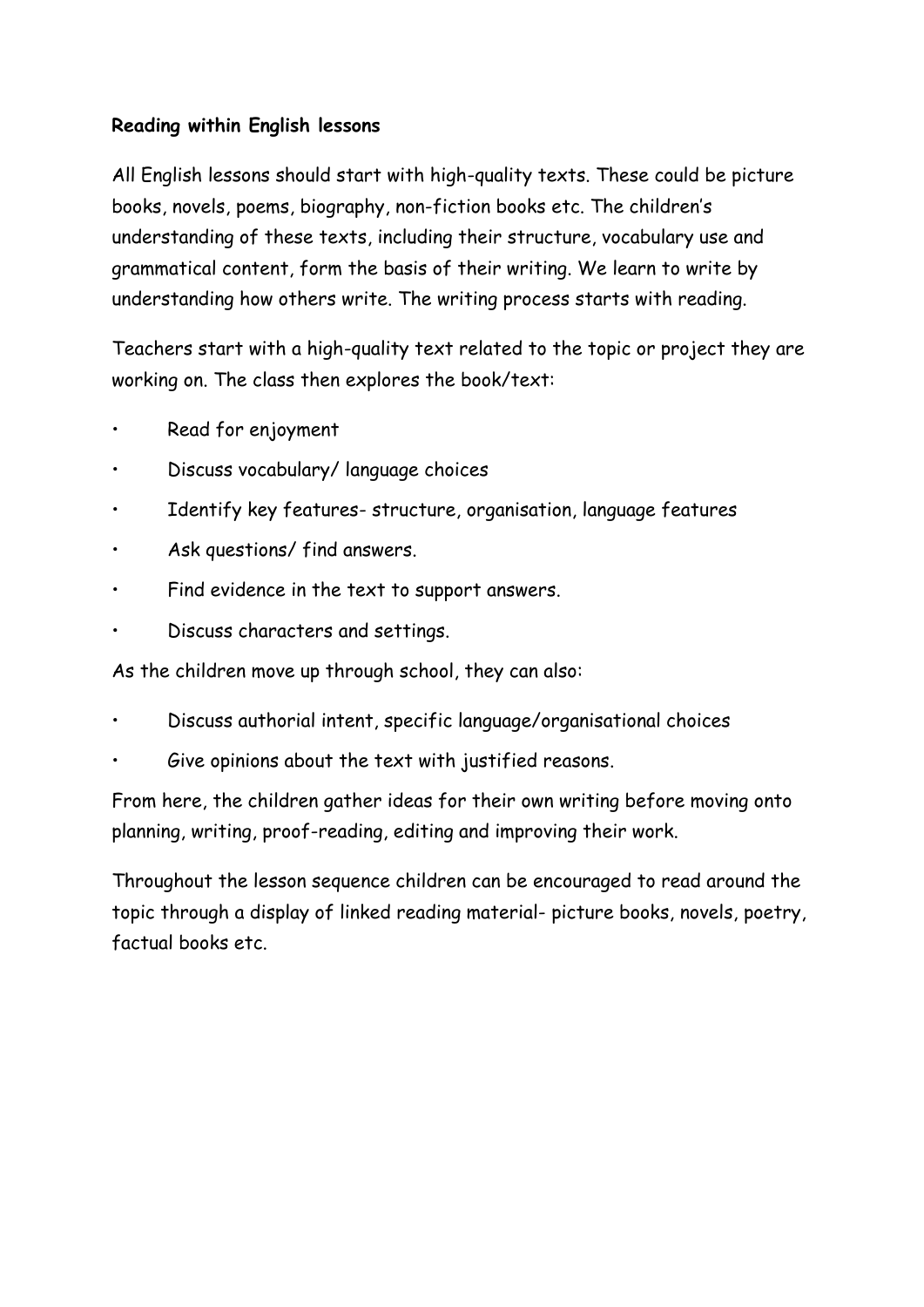#### **Reading in the Wider Curriculum**

At Errington Primary, we maximise opportunities for reading by ensuring that children are exposed to a variety of different text types during lessons in other curriculum areas too.

In wider curriculum lessons, teachers plan opportunities for children to read, discuss and learn from a diverse range of subject-specific texts.

#### **Reading Plus**

When children are ready in Year 2 upwards, they will complete an assessment to start Reading Plus. This is an adaptive online literacy programme that improves fluency, comprehension, vocabulary, stamina, and motivation. Children access this daily for 20-30 minutes.

#### **Accelerated Reader**

To enhance pupils' pleasure when reading, and to allow us to set suitable challenge for all pupils, we use Accelerated Reader to 'level' free reading books. This is aimed at children from Year 2 upwards. This approach allows pupils to understand which books are of an appropriate challenge for them. Pupils will select and read their books and then complete online quizzes about what they have read. A Star Reader assessment identifies a ZPD (Zone of Proximal Development) that presents the children with a range of books to choose from. This is repeated termly to identify when the ZPD needs amending. Children will read daily for 20-30 minutes within school and can take their books home each night to continue at home.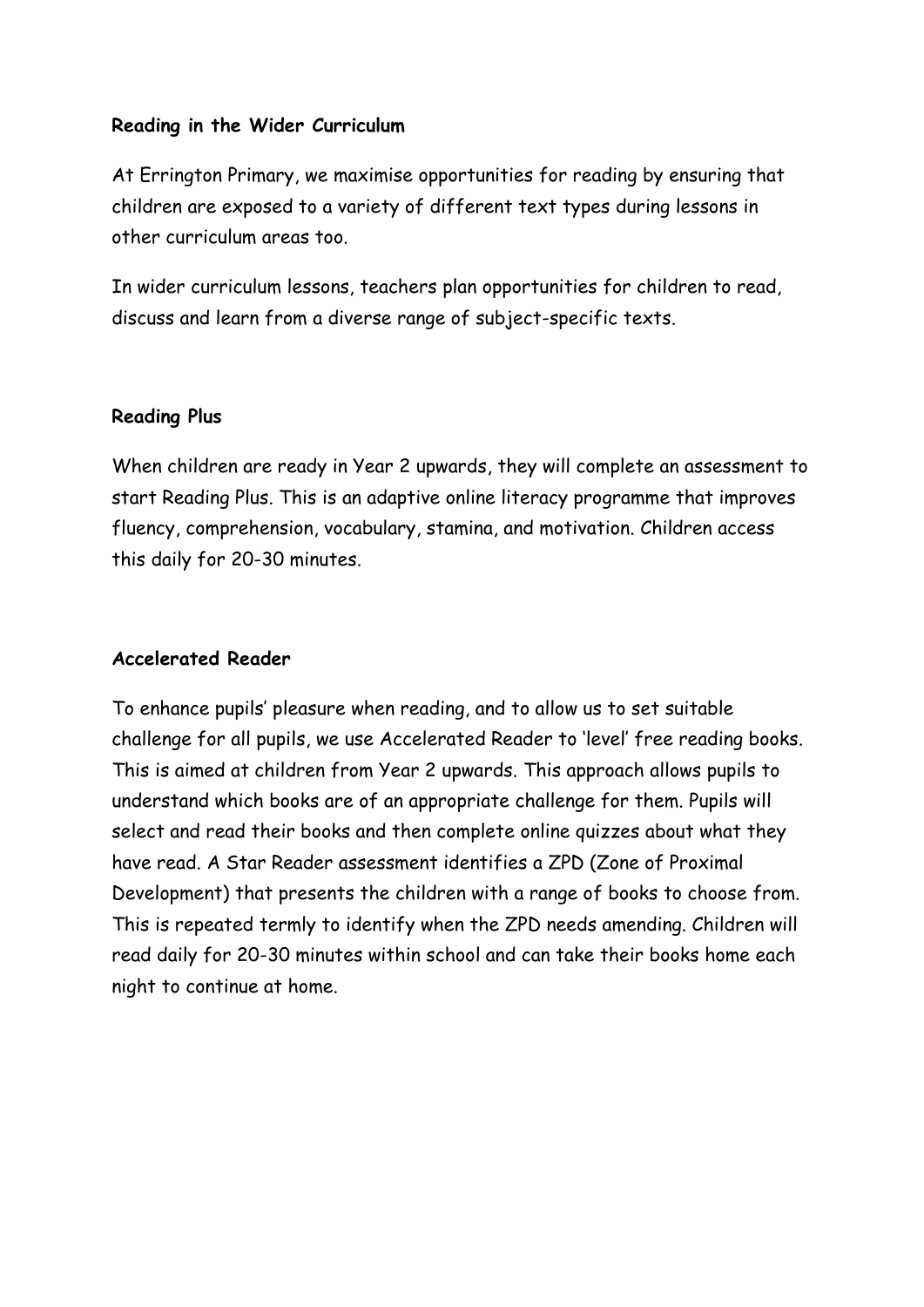### **Guided Reading and Comprehension**

Guided Reading starts on entry to Year 1 using age-appropriate books, including RWI phonics books. 1:1 reading and paired reading in Phonics lessons will also take place alongside this for as long as necessary.

Guided Reading takes place in small ability-based groups, using a mixture of Project X reading scheme books and a variety of 'real' books covering different types and genres. Guided Reading takes place weekly for each group. While Guided Reading is taking place, the other children should be engaged in reading related tasks such as reading for pleasure, comprehension, reciprocal reading and Reading Plus.

From Year 2 children are taught how to answer different types of questions in written form in discrete comprehension sessions. This is modelled using Cracking Comprehension and other materials designed by teachers. These elements will also be picked up in Guided Reading sessions.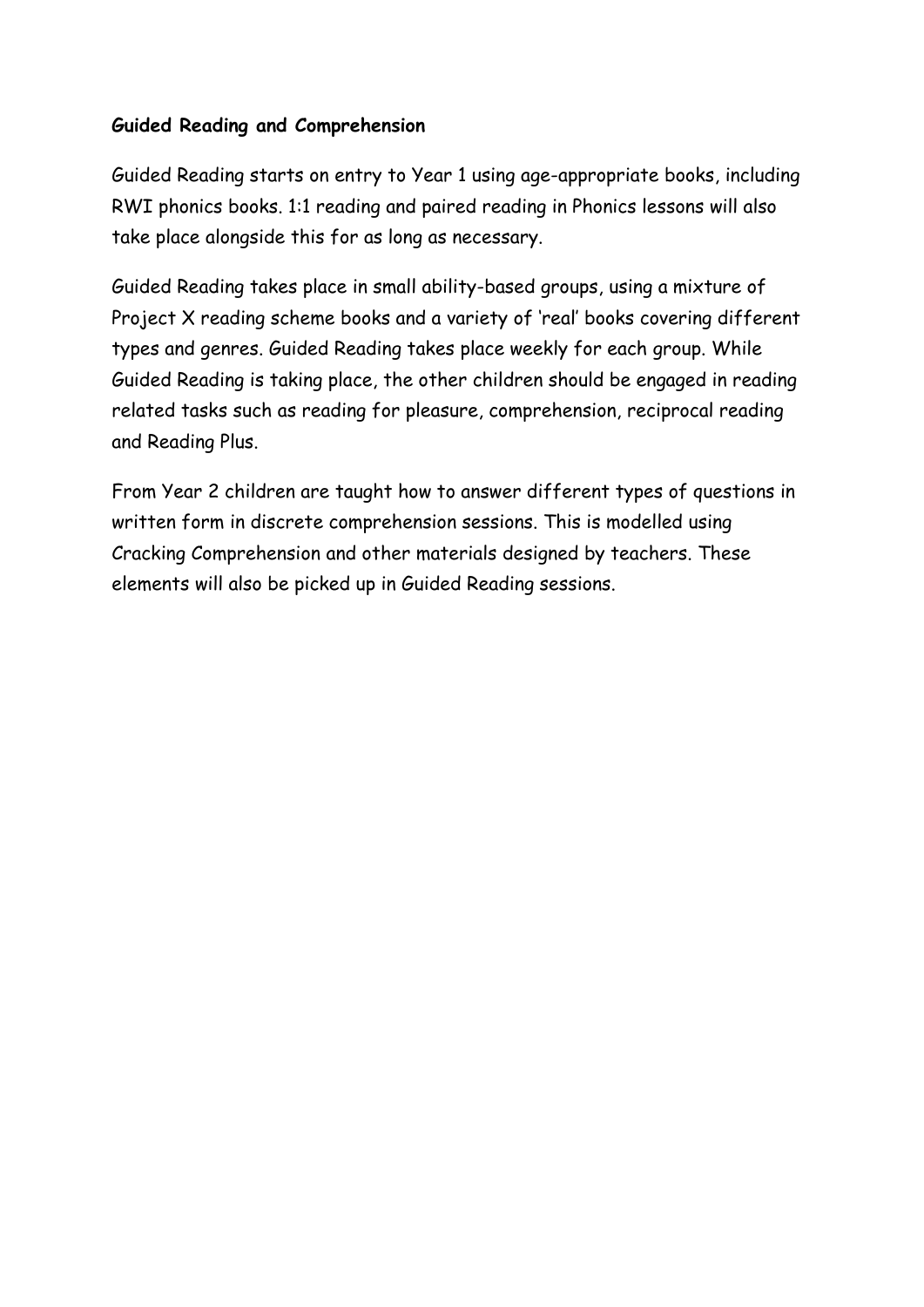| <b>Questioning in Guided Reading-Key Stage 1</b>                                                                                                                                                                                                                                                                                                                                                                                                                                                                                                                                                                                                                                                                             |                                                                                                                                                                                                                                                                                                                                                                                                                                                                                                                                                                                                                                                                                                                                                                                                                                      |                                                                                                                                                                                                                                                                                                                                                                                                                                                                                                    |                                                                                                                                                                                                                                                                                                                              |                                                                                                                                                                                                                                                                                                                                                                                                                                                                                                                                                                                                                                                                                                                                                                                                                                                                                  |  |  |
|------------------------------------------------------------------------------------------------------------------------------------------------------------------------------------------------------------------------------------------------------------------------------------------------------------------------------------------------------------------------------------------------------------------------------------------------------------------------------------------------------------------------------------------------------------------------------------------------------------------------------------------------------------------------------------------------------------------------------|--------------------------------------------------------------------------------------------------------------------------------------------------------------------------------------------------------------------------------------------------------------------------------------------------------------------------------------------------------------------------------------------------------------------------------------------------------------------------------------------------------------------------------------------------------------------------------------------------------------------------------------------------------------------------------------------------------------------------------------------------------------------------------------------------------------------------------------|----------------------------------------------------------------------------------------------------------------------------------------------------------------------------------------------------------------------------------------------------------------------------------------------------------------------------------------------------------------------------------------------------------------------------------------------------------------------------------------------------|------------------------------------------------------------------------------------------------------------------------------------------------------------------------------------------------------------------------------------------------------------------------------------------------------------------------------|----------------------------------------------------------------------------------------------------------------------------------------------------------------------------------------------------------------------------------------------------------------------------------------------------------------------------------------------------------------------------------------------------------------------------------------------------------------------------------------------------------------------------------------------------------------------------------------------------------------------------------------------------------------------------------------------------------------------------------------------------------------------------------------------------------------------------------------------------------------------------------|--|--|
| draw on knowledge of vocabulary to<br>understand texts                                                                                                                                                                                                                                                                                                                                                                                                                                                                                                                                                                                                                                                                       | identify / explain key aspects of fiction and non-<br>fiction texts, such as characters, events, titles<br>and information                                                                                                                                                                                                                                                                                                                                                                                                                                                                                                                                                                                                                                                                                                           | identify and explain the<br>sequence of events in texts                                                                                                                                                                                                                                                                                                                                                                                                                                            | make inferences from the text                                                                                                                                                                                                                                                                                                | predict what might happen on the basis of what<br>has been read so far                                                                                                                                                                                                                                                                                                                                                                                                                                                                                                                                                                                                                                                                                                                                                                                                           |  |  |
| What does this<br>word/phrase/sentence tell<br>you about<br>character/setting/mood etc?<br>Highlight a key phrase or line.<br>$\bullet$<br>By using this word, what effect<br>has the author created?<br>In the story, 'x' is mentioned a<br>lot. Why?<br>The writer uses words like<br>to describe  What does this<br>tell you about a character or<br>setting?<br>What other words/phrases<br>$\bullet$<br>could the author have used?<br>The writer uses<br>words/phrasesto describe<br>How does this make you<br>feel?<br>How has the writer made you<br>and/or character feel happy<br>/sad/angry/<br>frustrated/lonely/bitter etc?<br>Can you find those words?<br>Which words and /or phrases<br>make you think/feel? | Where/when does the story take place?<br>$\bullet$<br>What did s/he/it look like?<br>Who was s/he/it?<br>$\bullet$<br>Where did s/he/it live?<br>$\bullet$<br>Who are the characters in the book?<br>Where in the book would you find?<br>What do you think is happening here<br>What happened in the story?<br>What might this mean?<br>$\bullet$<br>Through whose eyes is the story told?<br>Which part of the story best describes<br>the setting?<br>What part of the story do you like<br>best?<br>What evidence do you have to justify<br>your opinion?<br>Find, it. Prove it.<br>How do the title/contents<br>page/chapter<br>headings/glossary/index help me find<br>information in this book?<br>Which part of the text should I use to<br>$\bullet$<br>find?<br>Why has the author organised the<br>information like this? | What happens first in<br>the story<br>Use three sentences to<br>$\bullet$<br>describe the beginning,<br>middle and end of this<br>text?<br>You've got 'x' words;<br>sum up this story.<br>Sort these<br>$\bullet$<br>sentences/paragraphs/c<br>hapter headings from<br>the story<br>Make a table/chart to<br>show what happens in<br>different parts of the<br>story<br>Why does the main<br>character do 'x' in the<br>middle of the story?<br>How does the hero<br>save the day in the<br>story? | What makes you think<br>that?<br>Which words give you<br>$\bullet$<br>that impression?<br>How do you feel<br>about?<br>Can you explain why?<br>I wonder what the<br>$\bullet$<br>writer intended?<br>I wonder why the<br>writer decided to?<br>What do these words<br>mean and why do you<br>think the author chose<br>them? | Look at the cover/title/first line/chapter<br>headingswhat do you think will happen<br>next?<br>How have the cover/title/first<br>line/chapter headingshelped you come<br>up with this idea?<br>What do you think will happen to the<br>goodie/baddie/main character? Why do<br>you think this?<br>What will happen next? Why do you<br>think this? Are there any clues in the<br>text?<br>Can you think of another story, which has<br>a similar theme; e.g. good over evil; weak<br>over strong; wise over foolish? Do you<br>think this story will go the same way?<br>Which stories have openings like this? Do<br>you think this story will develop in the<br>same way?<br>Why did the author choose this setting?<br>$\bullet$<br>How will that effect what happens next?<br>How is character X like someone you<br>know? Do you think they will react in the<br>same way? |  |  |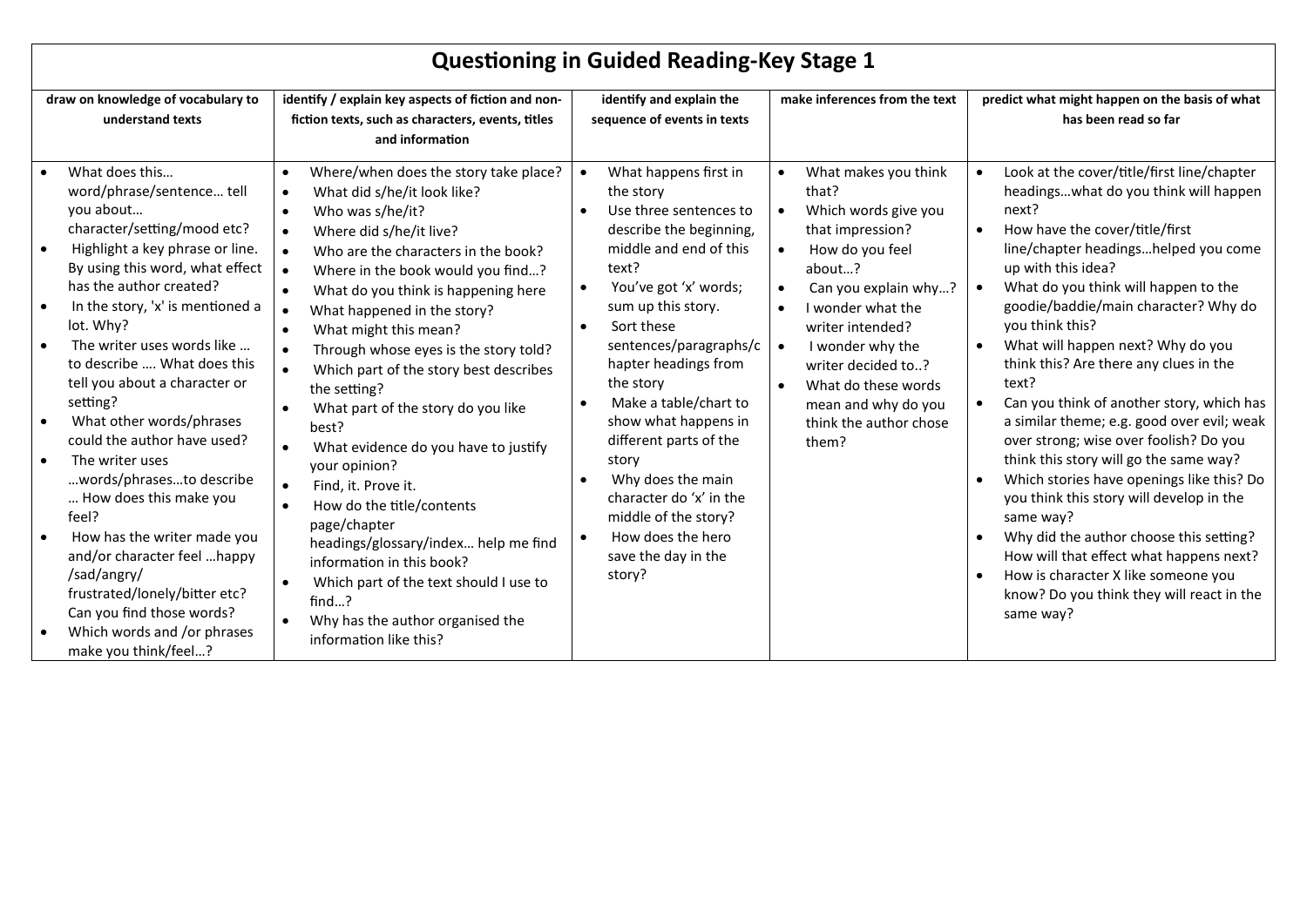| <b>Questioning in Guided Reading-Key Stage 2</b>                                                                                                                                                                                                                             |                                                                                                                                                                                                                      |                                                                                                                                                                                                                                                                                                                                                                         |                                                                                                                                                                                                                                                                                                                                                                   |                                                                                                                                                                                                                                                                                                                                                           |                                                                                                                                                                                                                                                                                                                                             |                                                                                                                                                                                                                                                                                                                                                                                                              |                                                                                                                                                                                                                                                                                                                                                                             |  |
|------------------------------------------------------------------------------------------------------------------------------------------------------------------------------------------------------------------------------------------------------------------------------|----------------------------------------------------------------------------------------------------------------------------------------------------------------------------------------------------------------------|-------------------------------------------------------------------------------------------------------------------------------------------------------------------------------------------------------------------------------------------------------------------------------------------------------------------------------------------------------------------------|-------------------------------------------------------------------------------------------------------------------------------------------------------------------------------------------------------------------------------------------------------------------------------------------------------------------------------------------------------------------|-----------------------------------------------------------------------------------------------------------------------------------------------------------------------------------------------------------------------------------------------------------------------------------------------------------------------------------------------------------|---------------------------------------------------------------------------------------------------------------------------------------------------------------------------------------------------------------------------------------------------------------------------------------------------------------------------------------------|--------------------------------------------------------------------------------------------------------------------------------------------------------------------------------------------------------------------------------------------------------------------------------------------------------------------------------------------------------------------------------------------------------------|-----------------------------------------------------------------------------------------------------------------------------------------------------------------------------------------------------------------------------------------------------------------------------------------------------------------------------------------------------------------------------|--|
| <b>Words in Context</b>                                                                                                                                                                                                                                                      | <b>Retrieve</b><br>Summarise main<br><b>Information</b><br>ideas                                                                                                                                                     |                                                                                                                                                                                                                                                                                                                                                                         | Inference/<br><b>Predict using details</b><br>justify views                                                                                                                                                                                                                                                                                                       |                                                                                                                                                                                                                                                                                                                                                           | <b>Connections and</b><br><b>Meaning</b>                                                                                                                                                                                                                                                                                                    | Language Choice                                                                                                                                                                                                                                                                                                                                                                                              | <b>Making</b><br>comparisons                                                                                                                                                                                                                                                                                                                                                |  |
| Find two words<br>$\bullet$<br>which describe<br>the setting.<br>What other<br>words could the<br>author use to<br>describe the<br>$\bullet$<br>main character?<br>How has the<br>author's choice<br>$\bullet$<br>of words<br>made you feel<br>about a<br>character?<br>Why? | Where does the<br>story take<br>place?<br>Who are the<br>characters in<br>the book?<br>Through whose<br>eyes is the story<br>told?<br>When is the<br>story set? What<br>evidence can<br>you find to<br>justify this? | What's the<br>$\bullet$<br>main point in<br>the first<br>paragraph?<br>Summarise the<br>$\bullet$<br>main events in<br>the story so far.<br>$\bullet$<br>What is the<br>most important<br>sentence in the<br>last section you<br>read? Explain<br>your reasons.<br>Explain what<br>$\bullet$<br>happened on<br>the last page<br>you read in<br>twelve words or<br>less. | How does the<br>$\bullet$<br>main character<br>feel in the<br>book? How do<br>you know?<br>How was the<br>setting the<br>author chose<br>important to<br>the story?<br>Explain your<br>view.<br>Why has the<br>$\bullet$<br>character acted<br>in the way they<br>have? What<br>clues suggest<br>this?<br>What lesson did<br>$\bullet$<br>the character<br>learn? | Using the front<br>$\bullet$<br>cover, what do<br>you think this<br>book will be<br>about? Why?<br>What might<br>happen next in<br>the story?<br>What<br>challenges do<br>you think the<br>characters<br>might face?<br>What<br>information<br>suggests this?<br>How do you<br>think this story<br>might end?<br>What clues<br>$\bullet$<br>suggest this? | Why is the main<br>character<br>important<br>in the story?<br>$\bullet$<br>Why has the<br>$\bullet$<br>author used<br>pictures/chapte<br>$\bullet$<br>r titles?<br>What clues do<br>$\bullet$<br>you have that<br>the main<br>character is<br>liked/disliked/lo<br>ved/hated?<br>How are the<br>$\bullet$<br>events in the<br>story linked? | What adjectives<br>has the author<br>used to<br>describe the<br>main character?<br>What does this<br>tell you about<br>their<br>personality?<br>Which words<br>$\bullet$<br>do you like best<br>from the last<br>section you<br>read? Why?<br>Find an<br>$\bullet$<br>example of<br>figurative<br>language in the<br>text (simile,<br>metaphor,<br>personification)<br>- what effect<br>does this<br>create? | How are the<br>$\bullet$<br>characters<br>similar/differen<br>t?<br>Compare the<br>$\bullet$<br>first setting<br>with a later<br>setting in the<br>book. How, and<br>why, are they<br>different?<br>Do you prefer<br>$\bullet$<br>this book or the<br>one you last<br>read? Explain<br>your views.<br>Does this book<br>$\bullet$<br>remind you of<br>another book?<br>Why? |  |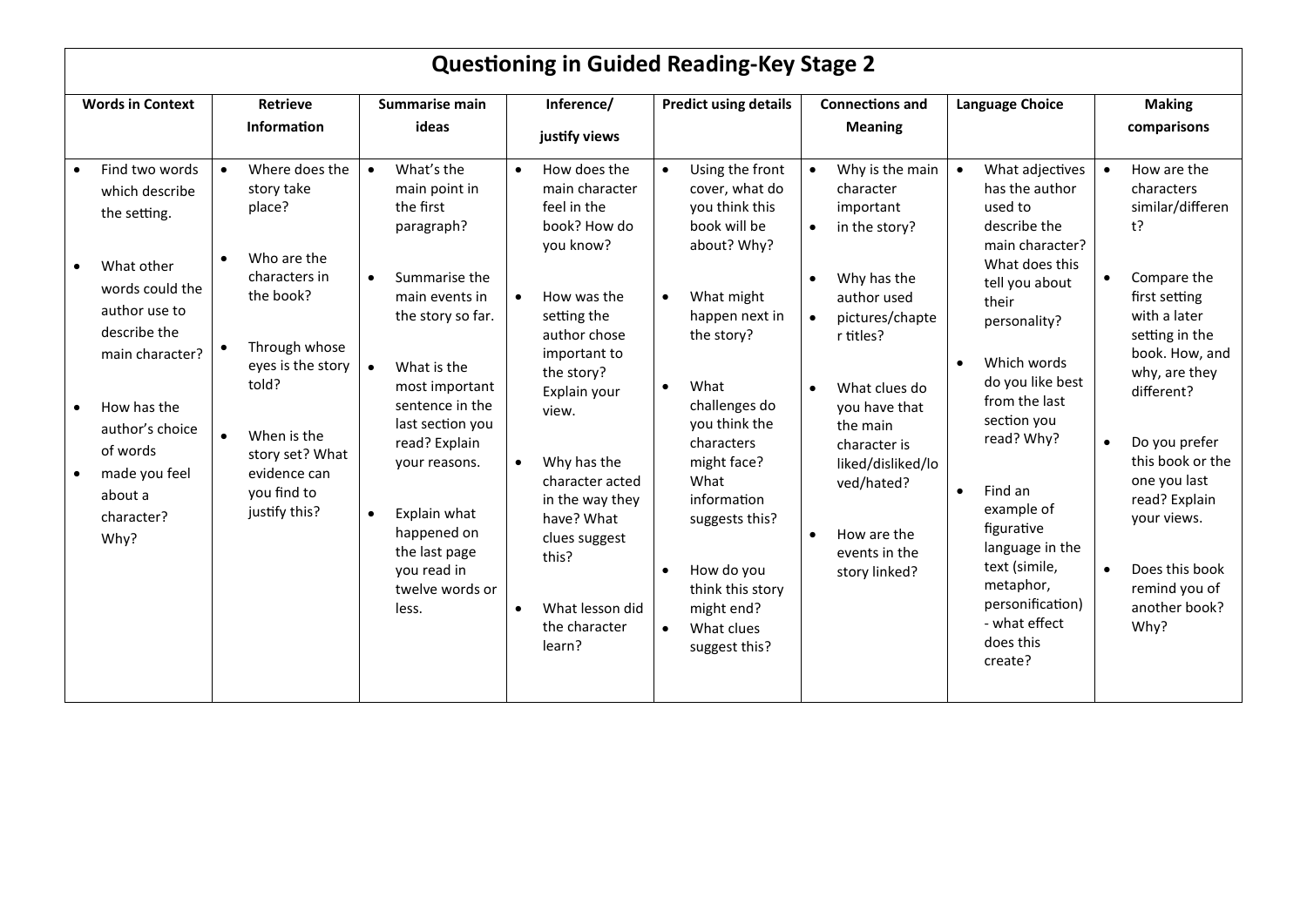# **A Reading Rich Environment**

At Errington, we aim to create reading rich environments throughout the school. We have two libraries- one for fiction and the other for non-fiction, a reading room full of picture books for both younger and older children to enjoy, and pleasant, engaging reading areas within each classroom.

Corridor areas, outside of classrooms encourage a love of reading. Simple displays with books available for the children to borrow enable children to read books recommended by the staff. Displays linked to books celebrate the work the children have produced, including written work and artwork inspired by the texts taught in class.

We are beginning to develop outdoor reading areas. We now have 'Book Swap' sheds on the KS2 playground. Here children can choose books to read at playtime, or swap books from home and take a book home to read. In our garden there is an a area with tree stump seats where teachers can read to the children.

Going forward we would like to create a stage area in both playgrounds, with a box of props, costumes etc to encourage creative play.

# **Reading within the Community**

We aim to increase engagement with parents, children, staff and the wider community in our reading projects to develop enjoyment, enthusiasm and community links through activities such as:

- Book loans/swaps- our book sheds are set up and running now.
- Links with the local library- Nursery now visit the nursery weekly.
- Explore opportunities for members of the community to come into school to listen to readers- we already have a reading dog who is joining us each week so that the children can read to him.
- Development of links with local book stores
- Using local authors to promote a passion for reading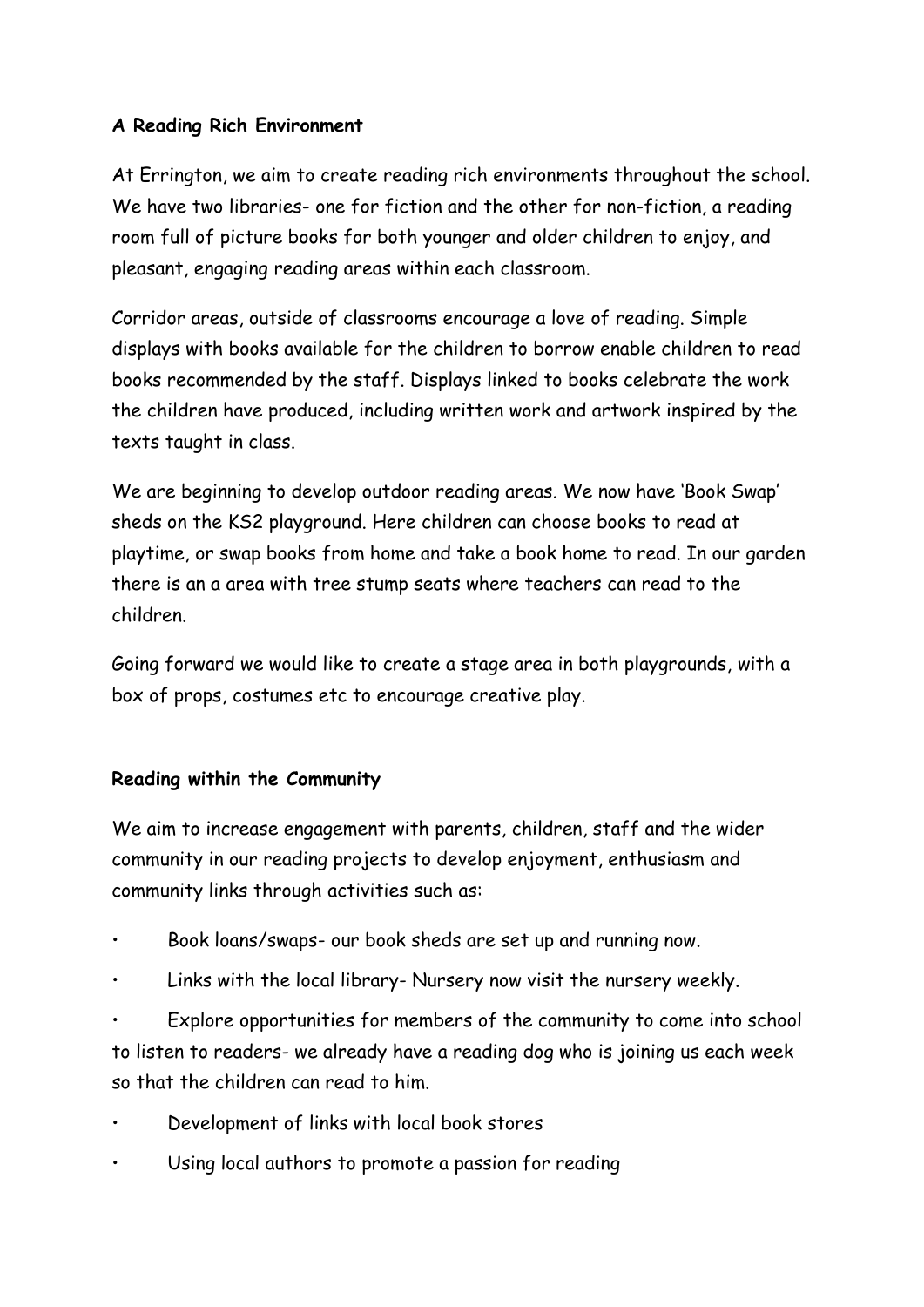- Book fairs and book saving scheme
- Coffee Shop and Second Hand/New Book Stalls and available for purchase at Consultation Evening.
- Reading books available for parents to look at/loan in entrance hall.
- Marske Community Newsletter- book reviews by our children, interview members of the community about books which inspired them.

# **Reading at Home**

At Errington Primary, we see reading as a partnership between home and school. Children are encouraged to read at home each day. In EYFS and early KS1 this will be phonics books taken home from school. They also have access to the RWI Phonics e-book Library that they can access from home.

As they move up school, children will take home reading scheme books and those levelled using Accelerated Reader. Children may also read books from home. Children can access Reading Plus at home and other free online reading materials via links on their year Share Point. Any reading completed at home can be recorded in a child's reading log. These are returned to school weekly for the teacher to check.

Parents can follow the following principles to establish a positive and productive reading partnership with their child:

- Start young- read aloud to your child and model the reading process.
- Establish a routine- make reading part of your daily routine.
- Encourage variation- read a variety of different books but don't be surprised if your child keeps bringing the same book home- we all have favourites!
- Have patience-keep in mind how much your child doesn't know yet.
- Continue the discussion- after your child has finished reading, talk about the book.

# **Rewards**

Children in KS1 receive reading certificates for every 10 books read. Children in KS2 receive reading certificates for completing levels on Reading Plus. These are awarded and celebrated in your Friday assembly.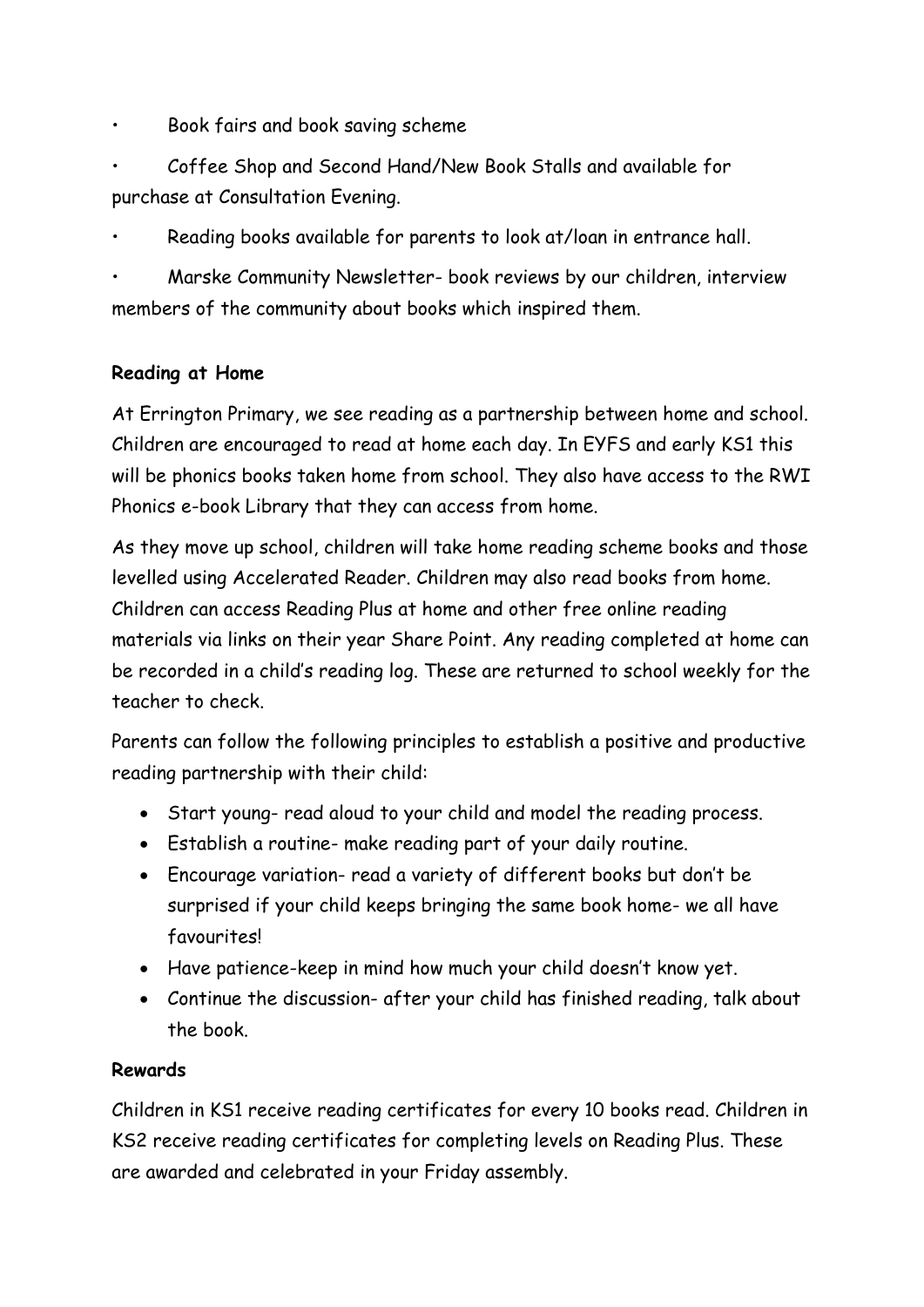#### **Assessment**

Regular reading assessment is important to identify where children are on their reading journey and as a diagnostic tool to identify areas of development.

Phonic assessments for all children on phonics programme completed half termly. Groups are reorganised following the completion of these and gaps are identified. Any gaps identified are addressed through the next block of lessons or through 1:1 teaching.

Standardised reading assessments are completed termly from Spring term in Year 1 upwards. Children complete standardised tests following a SAT questioning format. A baseline assessment is completed at the beginning of the year for Accelerated Reader and Reading Plus. Further assessments take place termly.

The data and analysis from the above assessments identify what areas teachers need to work on with groups and individuals, and identify children who require group interventions and/or 1:1 support.

Diagnostic reading assessments for LA children and children with specific reading difficulties are carried out as needed.

# **Inclusion**

All of our children have equal access to reading provision and to the resources available. We recognise that some children take longer to develop the necessary skills and we cater for those children by providing additional opportunities for skills development. Children who need additional support are identified early and the impact of interventions is carefully monitored. SEND pupils are catered for, and progress is monitored through intervention sheets, IPPs, SEN Support Plans and EHCPs as appropriate. All teaching staff have received training on how to support children with a variety of SEND needs. This training is updated regularly.

More-able pupils are provided with reading materials suited to their abilities in order to challenge them and keep them interested in reading. During guided reading sessions, more-able pupils are provided with more challenging texts and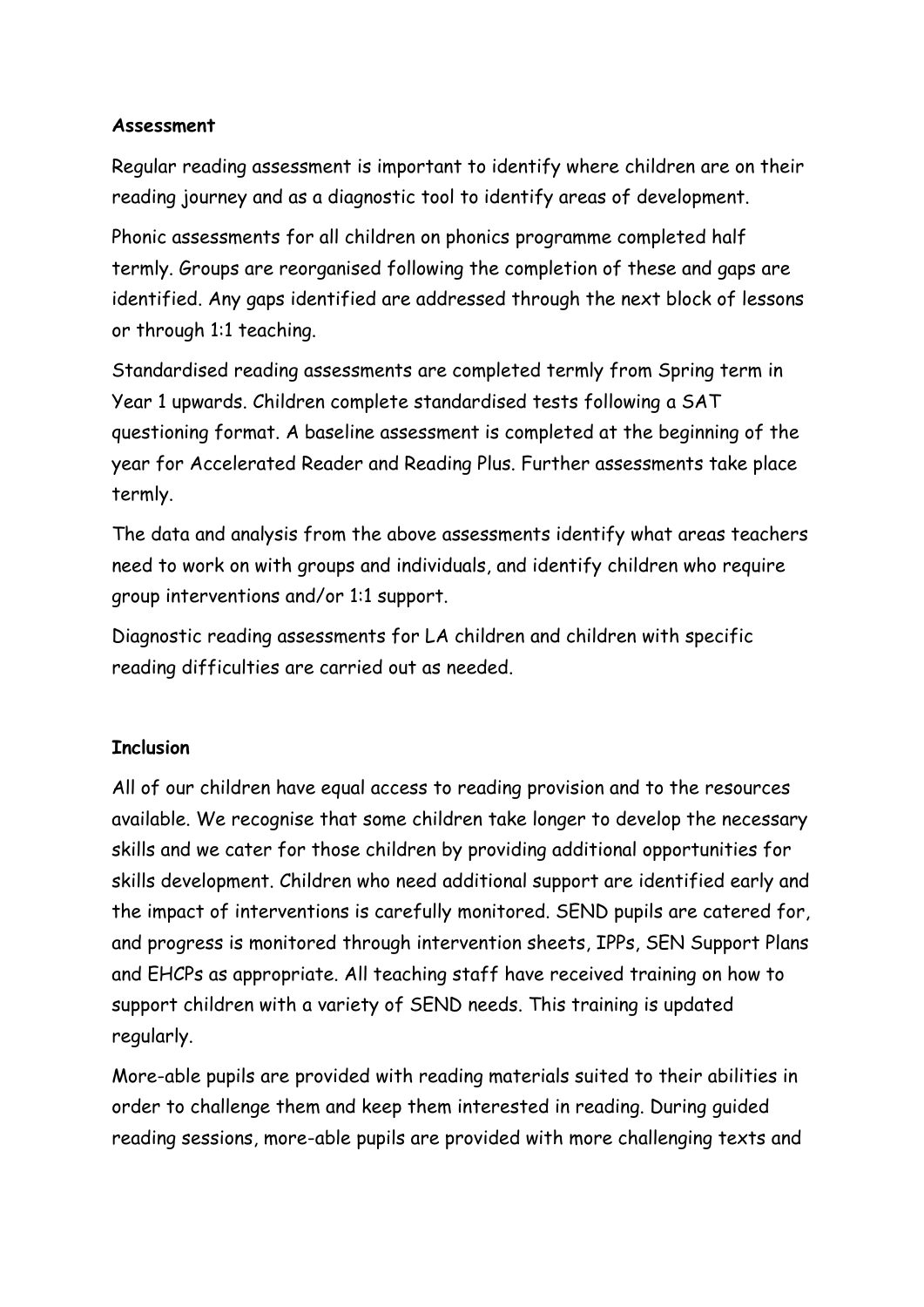alternative or additional questions, in order to ensure that they are sufficiently challenged.

Reading interventions provided may include:

- 1:1 phonics
- 1:1 reading
- Better Reading
- Toe by Toe
- Use of dyslexia software (Nessy) with targeted children.
- Reading Plus reading programme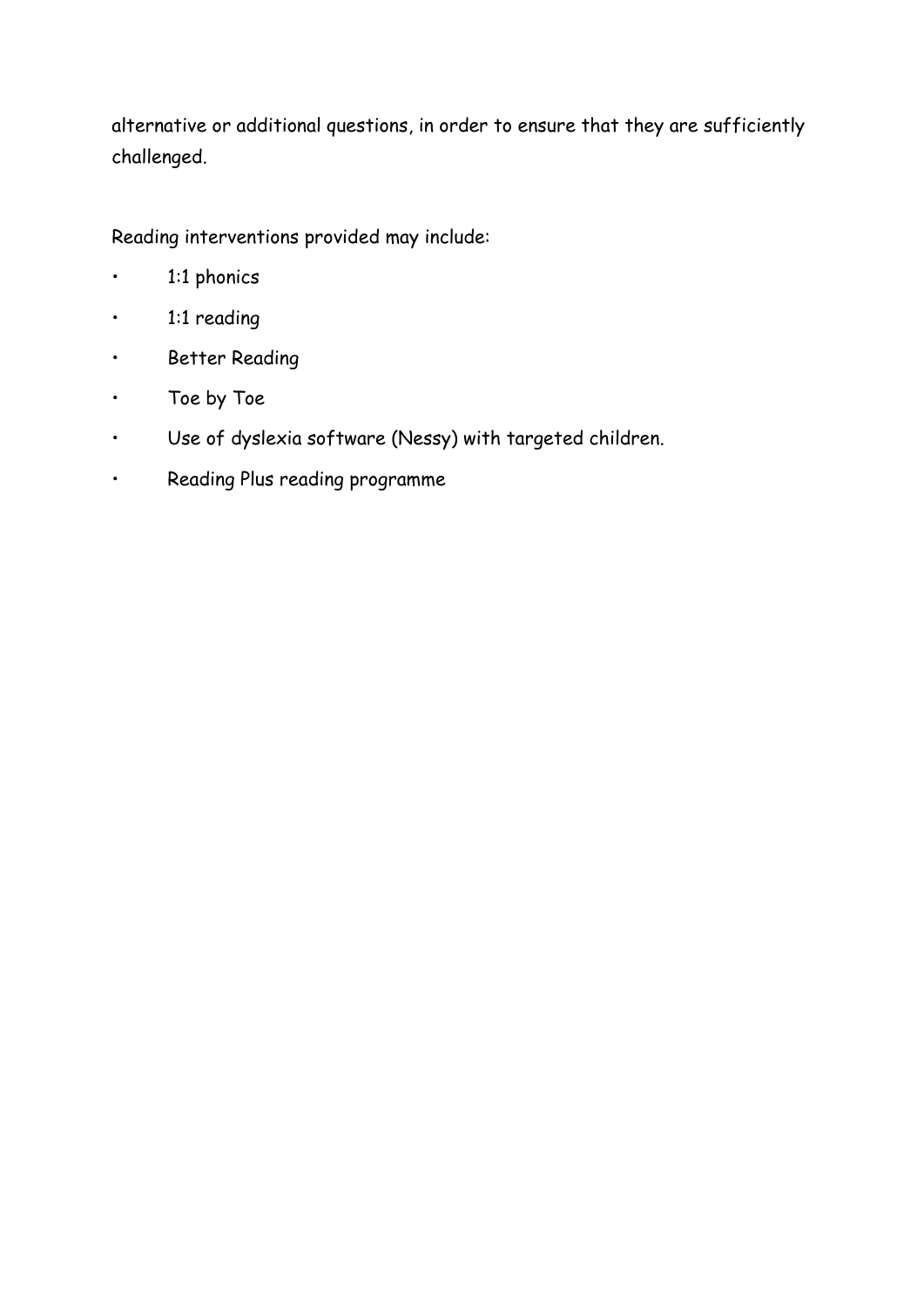| Appendix 1-Reading Expectations at Errington Primary-Pupils                                                                                                                                                                                                                                                                                                                                                                                                                                                                                                                                                                                                                                                                                                                                                                                                      |                                                                                                                                                                                                                                                                                                                                                                                                                                                                                                                                                                                                                                                                                                                                                                                                                                                                                                                                                                                                                                                                                                                                                                                               |                                                                                                                                                                                                                                                                                                                                                                                                                                                                                                                                                                                                                                                                                                                                                                                                                                                                                                                                                                                                                                                                                                                                                                                           |                                                                                                                                                                                                                                                                                                                                                                                                                                                                                                                                                                                                                                                                                                                                                                                                                                                                                                                                                                                                                                                                                                                                                                                                                                                                                            |  |  |
|------------------------------------------------------------------------------------------------------------------------------------------------------------------------------------------------------------------------------------------------------------------------------------------------------------------------------------------------------------------------------------------------------------------------------------------------------------------------------------------------------------------------------------------------------------------------------------------------------------------------------------------------------------------------------------------------------------------------------------------------------------------------------------------------------------------------------------------------------------------|-----------------------------------------------------------------------------------------------------------------------------------------------------------------------------------------------------------------------------------------------------------------------------------------------------------------------------------------------------------------------------------------------------------------------------------------------------------------------------------------------------------------------------------------------------------------------------------------------------------------------------------------------------------------------------------------------------------------------------------------------------------------------------------------------------------------------------------------------------------------------------------------------------------------------------------------------------------------------------------------------------------------------------------------------------------------------------------------------------------------------------------------------------------------------------------------------|-------------------------------------------------------------------------------------------------------------------------------------------------------------------------------------------------------------------------------------------------------------------------------------------------------------------------------------------------------------------------------------------------------------------------------------------------------------------------------------------------------------------------------------------------------------------------------------------------------------------------------------------------------------------------------------------------------------------------------------------------------------------------------------------------------------------------------------------------------------------------------------------------------------------------------------------------------------------------------------------------------------------------------------------------------------------------------------------------------------------------------------------------------------------------------------------|--------------------------------------------------------------------------------------------------------------------------------------------------------------------------------------------------------------------------------------------------------------------------------------------------------------------------------------------------------------------------------------------------------------------------------------------------------------------------------------------------------------------------------------------------------------------------------------------------------------------------------------------------------------------------------------------------------------------------------------------------------------------------------------------------------------------------------------------------------------------------------------------------------------------------------------------------------------------------------------------------------------------------------------------------------------------------------------------------------------------------------------------------------------------------------------------------------------------------------------------------------------------------------------------|--|--|
| <b>EYFS</b>                                                                                                                                                                                                                                                                                                                                                                                                                                                                                                                                                                                                                                                                                                                                                                                                                                                      | <b>KS1</b>                                                                                                                                                                                                                                                                                                                                                                                                                                                                                                                                                                                                                                                                                                                                                                                                                                                                                                                                                                                                                                                                                                                                                                                    | LKS2                                                                                                                                                                                                                                                                                                                                                                                                                                                                                                                                                                                                                                                                                                                                                                                                                                                                                                                                                                                                                                                                                                                                                                                      | UKS <sub>2</sub>                                                                                                                                                                                                                                                                                                                                                                                                                                                                                                                                                                                                                                                                                                                                                                                                                                                                                                                                                                                                                                                                                                                                                                                                                                                                           |  |  |
| By The end of reception children will be able<br>to:<br>Decode by sounding out and blending<br>Read a range of high frequency words<br>by sight<br>Listened to stories that are read to<br>them<br>Read simple stories independently<br>Ask questions about stories to<br>further own knowledge<br>Answer questions about what has<br>$\bullet$<br>been read to them<br>Answer questions about what they<br>$\bullet$<br>have read<br>Explain their answer (using book<br>support - indicating picture etc)<br>Have developed an interest in books -<br>will look at and explore books<br>independently, including books that<br>they can't read independently<br>Have an understanding of fiction and<br>non-fiction texts<br>Use story knowledge to recall / act<br>out stories using story language<br>Use language from stories in their<br>play and writing | Read age appropriate texts with<br>$\bullet$<br>increasing expression and fluency<br>Apply phonic strategies to read<br>unfamiliar words including polysyllabic<br>word and those that contain prefixes<br>and suffixes.<br>Read and discuss range of texts<br>including fiction, non-fiction and<br>poetry.<br>Discuss, identify and use the key<br>features of different text types.<br>Retell stories in written form and<br>verbally including using role play.<br>Use age appropriate texts to ask and<br>answer questions, using the text to<br>locate answers.<br>Make simple inferences based on<br>what has been said and done,<br>understanding that not all answers to<br>a question can be taken directly from<br>a text.<br>Make predictions about what might<br>happen next in a text based on what<br>has already happened.<br>Sequence events in a text using role<br>play, pictorially and using written<br>events.<br>Discuss an author's use of vocabulary<br>within a text, choosing words they<br>like and explaining why they have<br>chosen them.<br>Discuss the structure of different<br>text types including different forms<br>of fiction, non-fiction and poetry. | Daily fluency, vocabulary, word<br>recognition and comprehension<br>practise using Reading Plus<br>To read aloud new words and to use<br>dictionaries/thesaurus to check for<br>meaning with support<br>To prepare poems and plays to read<br>aloud and to perform, showing<br>understanding through intonation,<br>tone and volume so that the meaning<br>is clear to an audience<br>To summarise the main ideas drawn<br>from more than one paragraph of a<br>piece of text, identifying key details,<br>main ideas and themes<br>To ask questions to extend<br>understanding<br>To develop written comprehension<br>skills and answer a range of questions<br>with increasing independence and<br>spotting key vocabulary.<br>Identify with support the purpose,<br>audience, text and language features<br>and structure of new pieces of text.<br>To read independently at home and<br>school for a sustained amount of<br>time, discussing what they've read<br>and their understanding.<br>To be able to discuss reading<br>materials and preferences<br>confidently and to make informed<br>choices.<br>To be able to compose clear written<br>answers to comprehension questions | Daily fluency, vocabulary, word<br>$\bullet$<br>recognition and comprehension<br>practise using Reading Plus<br>To read aloud new words and to use<br>dictionaries/thesaurus to<br>independently check for meaning<br>To prepare poems and plays to read<br>$\bullet$<br>aloud and to perform, showing<br>understanding through intonation,<br>tone and volume so that the meaning<br>is clear to an audience<br>To summarise the main ideas drawn<br>$\bullet$<br>from more than one paragraph of a<br>piece of text, identifying key details,<br>main ideas and themes<br>To ask questions to extend<br>$\bullet$<br>understanding<br>To answer and record written<br>$\bullet$<br>answers a wide range of question<br>types independently including<br>reference to the text and direct<br>guotations<br>To identify independently the key<br>$\bullet$<br>vocabulary in a comprehension<br>question and answer it appropriately<br>To work with a partner and also<br>$\bullet$<br>independently to identify the<br>purpose, audience, text and language<br>features and the structure of new<br>pieces of text.<br>To read independently at home and<br>$\bullet$<br>school for a sustained amount of time<br>To be able to discuss reading<br>$\bullet$<br>materials and preferences |  |  |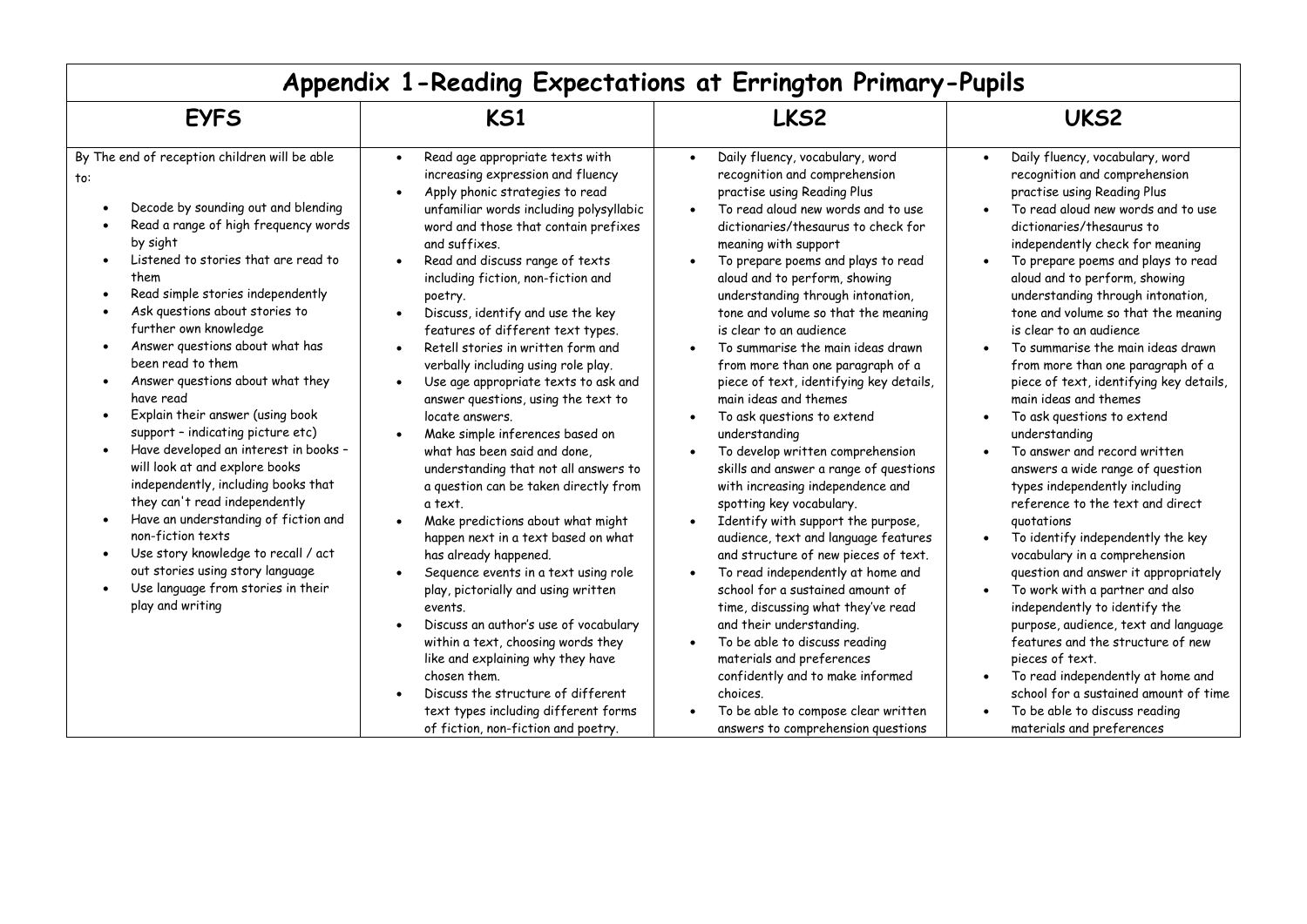| Learn poems by heart and perform<br>these in small groups or as a class.<br>To read independently at home and<br>school and be able to discuss what<br>they have read.<br>During guided reading sessions,<br>confidently discuss the texts they<br>have read, explaining their<br>understanding. | with clear modelling for support in<br>guided reading sessions.<br>To challenge themselves to read a<br>wide variety of text types from<br>different authors and different<br>genres<br>To develop reading stamina and determination<br>to read more challenging texts. | confidently and to make informed<br>choices about reading materials<br>To challenge themselves to read a<br>wide variety of text types from<br>different authors and different<br>genres<br>To develop reading stamina and<br>determination to try to give<br>themselves the best opportunity 'to<br>immerse themselves in a book'<br>To make informed predictions about<br>the reading they are referencing<br>prior events, character traits and<br>implied information from the text<br>To develop a greater understanding<br>of what they need to do in order to<br>develop their own reading skills,<br>stamina and enjoyment |
|--------------------------------------------------------------------------------------------------------------------------------------------------------------------------------------------------------------------------------------------------------------------------------------------------|-------------------------------------------------------------------------------------------------------------------------------------------------------------------------------------------------------------------------------------------------------------------------|------------------------------------------------------------------------------------------------------------------------------------------------------------------------------------------------------------------------------------------------------------------------------------------------------------------------------------------------------------------------------------------------------------------------------------------------------------------------------------------------------------------------------------------------------------------------------------------------------------------------------------|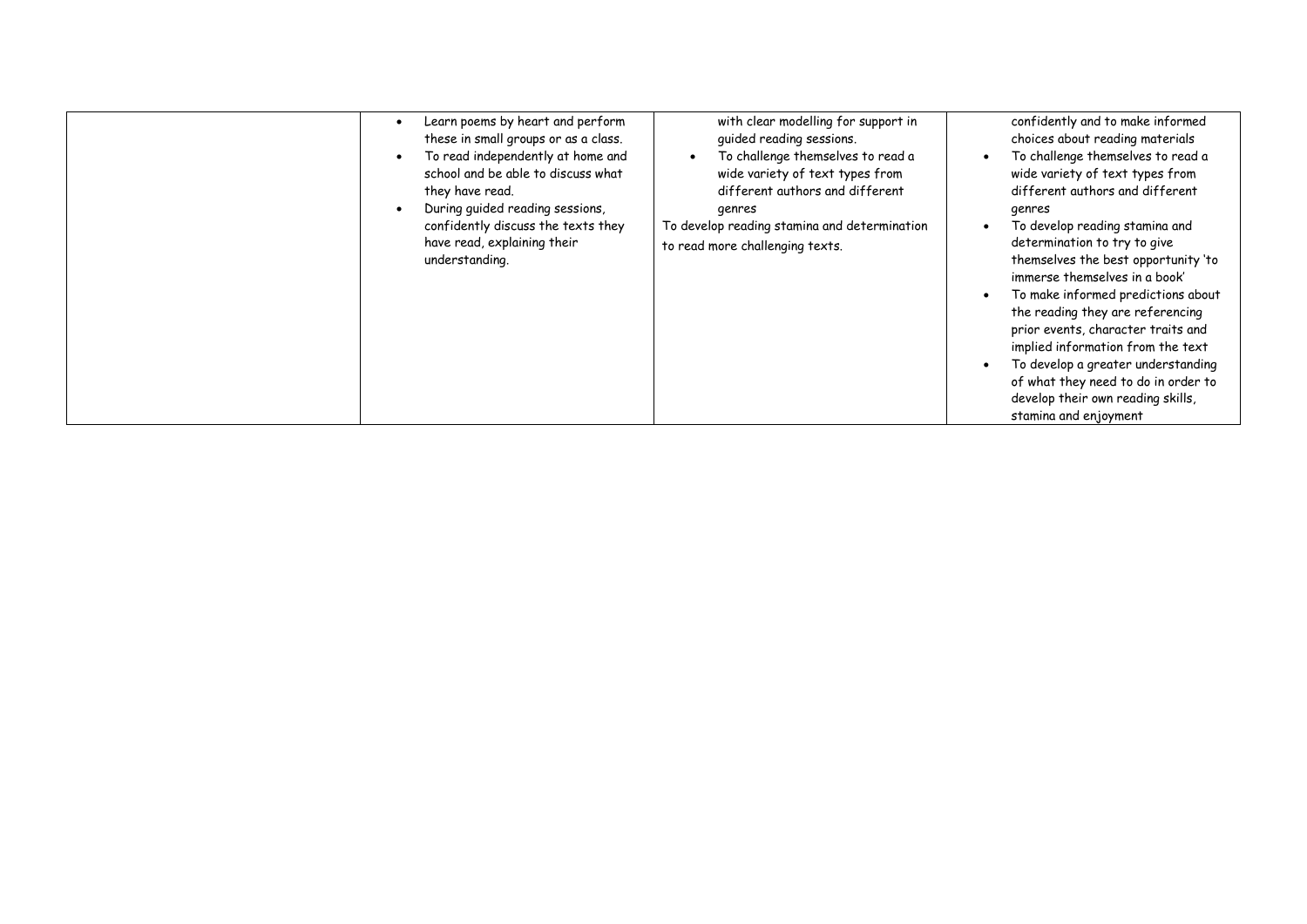| Reading Expectations at Errington Primary-Teachers                                                                                                                                                                                                                                                                                                                                                                                                                                                                                                                                                                                                                                                                                                                                                                                                                                                                                                                                                                                                                                                                                                                                     |                                                                                                                                                                                                                                                                                                                                                                                                                                                                                                                                                                                                                                                                                                                                                                                                                                                                                                                                                                                                                                                                                                                                               |                                                                                                                                                                                                                                                                                                                                                                                                                                                                                                                                                                                                                                                                                                                                                                                                                                                                                                                                                                                                                                                                                                                                                                                                                      |                                                                                                                                                                                                                                                                                                                                                                                                                                                                                                                                                                                                                                                                                                                                                                                                                                                                                                                                                                                                                                                                                                                                                                                                                                         |  |  |
|----------------------------------------------------------------------------------------------------------------------------------------------------------------------------------------------------------------------------------------------------------------------------------------------------------------------------------------------------------------------------------------------------------------------------------------------------------------------------------------------------------------------------------------------------------------------------------------------------------------------------------------------------------------------------------------------------------------------------------------------------------------------------------------------------------------------------------------------------------------------------------------------------------------------------------------------------------------------------------------------------------------------------------------------------------------------------------------------------------------------------------------------------------------------------------------|-----------------------------------------------------------------------------------------------------------------------------------------------------------------------------------------------------------------------------------------------------------------------------------------------------------------------------------------------------------------------------------------------------------------------------------------------------------------------------------------------------------------------------------------------------------------------------------------------------------------------------------------------------------------------------------------------------------------------------------------------------------------------------------------------------------------------------------------------------------------------------------------------------------------------------------------------------------------------------------------------------------------------------------------------------------------------------------------------------------------------------------------------|----------------------------------------------------------------------------------------------------------------------------------------------------------------------------------------------------------------------------------------------------------------------------------------------------------------------------------------------------------------------------------------------------------------------------------------------------------------------------------------------------------------------------------------------------------------------------------------------------------------------------------------------------------------------------------------------------------------------------------------------------------------------------------------------------------------------------------------------------------------------------------------------------------------------------------------------------------------------------------------------------------------------------------------------------------------------------------------------------------------------------------------------------------------------------------------------------------------------|-----------------------------------------------------------------------------------------------------------------------------------------------------------------------------------------------------------------------------------------------------------------------------------------------------------------------------------------------------------------------------------------------------------------------------------------------------------------------------------------------------------------------------------------------------------------------------------------------------------------------------------------------------------------------------------------------------------------------------------------------------------------------------------------------------------------------------------------------------------------------------------------------------------------------------------------------------------------------------------------------------------------------------------------------------------------------------------------------------------------------------------------------------------------------------------------------------------------------------------------|--|--|
| <b>EYFS</b>                                                                                                                                                                                                                                                                                                                                                                                                                                                                                                                                                                                                                                                                                                                                                                                                                                                                                                                                                                                                                                                                                                                                                                            | <b>KS1</b>                                                                                                                                                                                                                                                                                                                                                                                                                                                                                                                                                                                                                                                                                                                                                                                                                                                                                                                                                                                                                                                                                                                                    | LKS <sub>2</sub>                                                                                                                                                                                                                                                                                                                                                                                                                                                                                                                                                                                                                                                                                                                                                                                                                                                                                                                                                                                                                                                                                                                                                                                                     | UKS2                                                                                                                                                                                                                                                                                                                                                                                                                                                                                                                                                                                                                                                                                                                                                                                                                                                                                                                                                                                                                                                                                                                                                                                                                                    |  |  |
| Read stories daily to the children,<br>$\bullet$<br>beyond their own reading ability<br>Read a variety of texts, introduce<br>non-fiction<br>Ask children questions about the<br>$\bullet$<br>story and explore language<br>Provide opportunities that allow the<br>children to role play / explore<br>familiar stories in role play and small<br>world play<br>Provide opportunities to sequence<br>stories, through role play, pictures<br>and simple sentences<br>To teach from a story linked to<br>theme or topic<br>Reading 1:1 as frequently as possible<br>(at least twice weekly- more for<br>target children)<br>Daily reading as they progress and<br>$\bullet$<br>become independent readers<br>Guided reading daily (through<br>phonics)<br>Teach the children the phoneme -<br>grapheme correspondence (daily<br>phonics)<br>Daily practice of blending skills<br>$\bullet$<br>(orally and then in written form)<br>Books available to explore in the<br>areas - changed to match interest /<br>favourites and topic<br>High quality texts to be available in a<br>stimulating reading area as well as<br>the areas of provision.<br>Independent reading opportunities - | Read a variety of texts daily to the<br>children, beyond their own reading<br>ability.<br>Ask children questions that they can<br>answer using the text at a literal<br>level.<br>Begin to teach the use of simple<br>inference for example linked to<br>characters feelings or actions.<br>Teach children how to make<br>predictions based on what has already<br>occurred.<br>Examine the sequence of texts.<br>Discuss the author's use of language,<br>encouraging the children to select<br>and discuss their favourite works,<br>including looking at the effect words<br>can have on the reader.<br>Identify and discuss key features of<br>different text types.<br>Read a range of poems and teach<br>children strategies to help them learn<br>poems by heart<br>Examine the structure of a variety of<br>text types including fiction, non-<br>fiction and poetry.<br>Teach around a text, fiction, non-<br>fiction or poetry linked to themes or<br>topics.<br>Guided Reading in small groups using a<br>variety of structured scheme texts<br>and 'real' texts.<br>1:1 reading for targeted children (at<br>least twice a week). | Read a variety of texts daily to the<br>children, beyond their own reading<br>ability, including an extended class<br>novel, texts that are structured in<br>different ways and written for<br>different purposes.<br>Children to identify and clarify<br>unfamiliar language using dictionaries<br>independently.<br>Ask children questions about a text<br>developing inference and supporting<br>their ideas with evidence form the<br>texts.<br>Model answers to written<br>comprehension questions as part of<br>regular guided reading sessions.<br>Identify the purpose, audience, text<br>and language structure with support.<br>Discuss themes, organisation across a<br>$\bullet$<br>range of texts, discussing similarities<br>and differences between different<br>genres.<br>Read different types of poetry and<br>get children perform both published<br>and personalised poetry in groups or<br>individually by heart.<br>Guided Reading in small groups for all<br>children using a variety of structured<br>scheme texts and 'real' texts<br>incorporating comprehension<br>opportunities for children within<br>some sessions both written and<br>verbal.<br>Synthetic phonics continues daily as | Read a variety of texts daily to the<br>children, beyond their own reading<br>ability including an extended class<br>novel, texts that are structures in<br>different ways and written for<br>different purposes<br>Children to identify and clarify any<br>unfamiliar language. Modelled by<br>teacher<br>Ask children questions from<br>different domains and encourage<br>them to back up their ideas with<br>reference to the text- including using<br>direct quotations. Model this with the<br>children.<br>Identify the purpose, audience, text/<br>language features and structure of<br>new pieces of text. Model with class<br>leading to discussion in pairs/groups.<br>Draw this together as a class to<br>ensure all points are covered.<br>Discuss themes, organisation across a<br>range of texts discussing similarities<br>and differences between text types,<br>authors, writing on a theme etc<br>Read a wider range of poems to the<br>children including those from our<br>literacy heritage and teach children<br>strategies to help them learn poems<br>by hear<br>Guided reading for targeted children<br>leading up to largely whole class<br>comprehension sessions where<br>specific types of questions are |  |  |
| reading area, in the areas of provision                                                                                                                                                                                                                                                                                                                                                                                                                                                                                                                                                                                                                                                                                                                                                                                                                                                                                                                                                                                                                                                                                                                                                |                                                                                                                                                                                                                                                                                                                                                                                                                                                                                                                                                                                                                                                                                                                                                                                                                                                                                                                                                                                                                                                                                                                                               | part of their spelling sessions until                                                                                                                                                                                                                                                                                                                                                                                                                                                                                                                                                                                                                                                                                                                                                                                                                                                                                                                                                                                                                                                                                                                                                                                | taught, modelled and discussed                                                                                                                                                                                                                                                                                                                                                                                                                                                                                                                                                                                                                                                                                                                                                                                                                                                                                                                                                                                                                                                                                                                                                                                                          |  |  |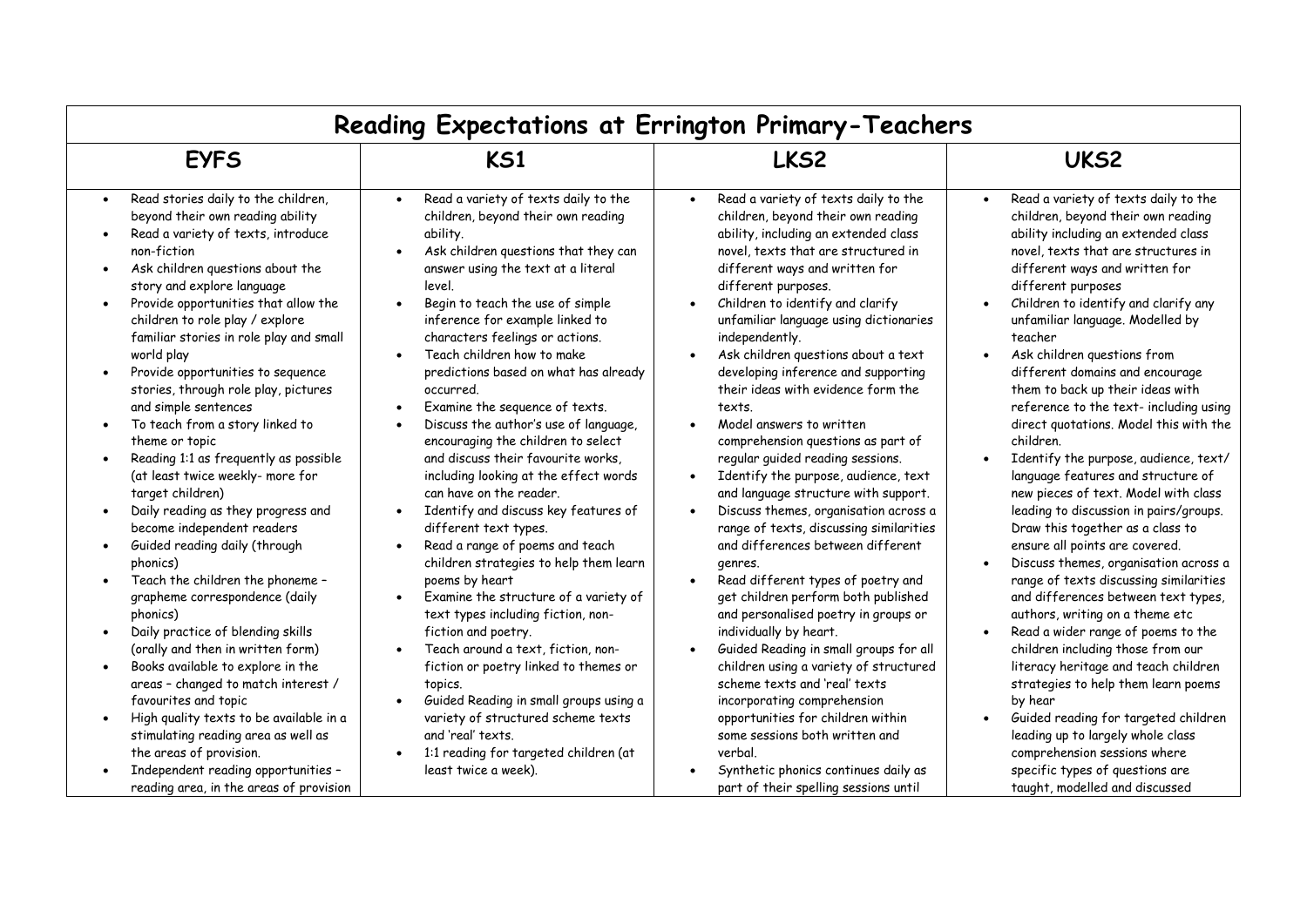|  | Play with sounds and words, rhyming |  | Synthetic phonics daily until children<br>are fluent- practise of blending orally<br>and in writing; speed reading and<br>tricky word practise.<br>Develop strategies for reading<br>polysyllabic words including those<br>that contain prefixes and suffixes.<br>Inference Intervention group for<br>children who need further support<br>with TA.<br>Provide a range of high-quality books,<br>including a stimulating reading area,<br>topic related books and books in<br>learning areas.<br>Provide independent reading<br>opportunities daily- reading for<br>pleasure<br>Year 2 only- Cracking comprehension<br>lessons with the whole class, teaching<br>strategies for answering different<br>types of questions. |  | children are fluent- practise of<br>blending orally and in writing; speed<br>reading and tricky word practise.<br>Provide daily independent reading for<br>pleasure opportunities<br>Inference Intervention group for<br>children who need further support<br>with TA.<br>Comprehension written tasks<br>completed weekly as a whole class to<br>develop their understanding of a<br>text.<br>Provide a range of high-quality books,<br>including a stimulating reading area,<br>topic related books and books in<br>learning areas.<br>Use Reading Plus daily to improve<br>comprehension | $\bullet$ | together. Children will then be<br>encouraged to apply these<br>independently in their own work.<br>Inference Intervention group for<br>children who need further support<br>with TA or school volunteers<br>Independent reading opportunities<br>daily- reading for pleasure<br>A range of high-quality books<br>available in the classroom, including a<br>stimulating reading area, topic<br>related books and books in learning<br>areas. |
|--|-------------------------------------|--|----------------------------------------------------------------------------------------------------------------------------------------------------------------------------------------------------------------------------------------------------------------------------------------------------------------------------------------------------------------------------------------------------------------------------------------------------------------------------------------------------------------------------------------------------------------------------------------------------------------------------------------------------------------------------------------------------------------------------|--|--------------------------------------------------------------------------------------------------------------------------------------------------------------------------------------------------------------------------------------------------------------------------------------------------------------------------------------------------------------------------------------------------------------------------------------------------------------------------------------------------------------------------------------------------------------------------------------------|-----------|-----------------------------------------------------------------------------------------------------------------------------------------------------------------------------------------------------------------------------------------------------------------------------------------------------------------------------------------------------------------------------------------------------------------------------------------------|
|--|-------------------------------------|--|----------------------------------------------------------------------------------------------------------------------------------------------------------------------------------------------------------------------------------------------------------------------------------------------------------------------------------------------------------------------------------------------------------------------------------------------------------------------------------------------------------------------------------------------------------------------------------------------------------------------------------------------------------------------------------------------------------------------------|--|--------------------------------------------------------------------------------------------------------------------------------------------------------------------------------------------------------------------------------------------------------------------------------------------------------------------------------------------------------------------------------------------------------------------------------------------------------------------------------------------------------------------------------------------------------------------------------------------|-----------|-----------------------------------------------------------------------------------------------------------------------------------------------------------------------------------------------------------------------------------------------------------------------------------------------------------------------------------------------------------------------------------------------------------------------------------------------|